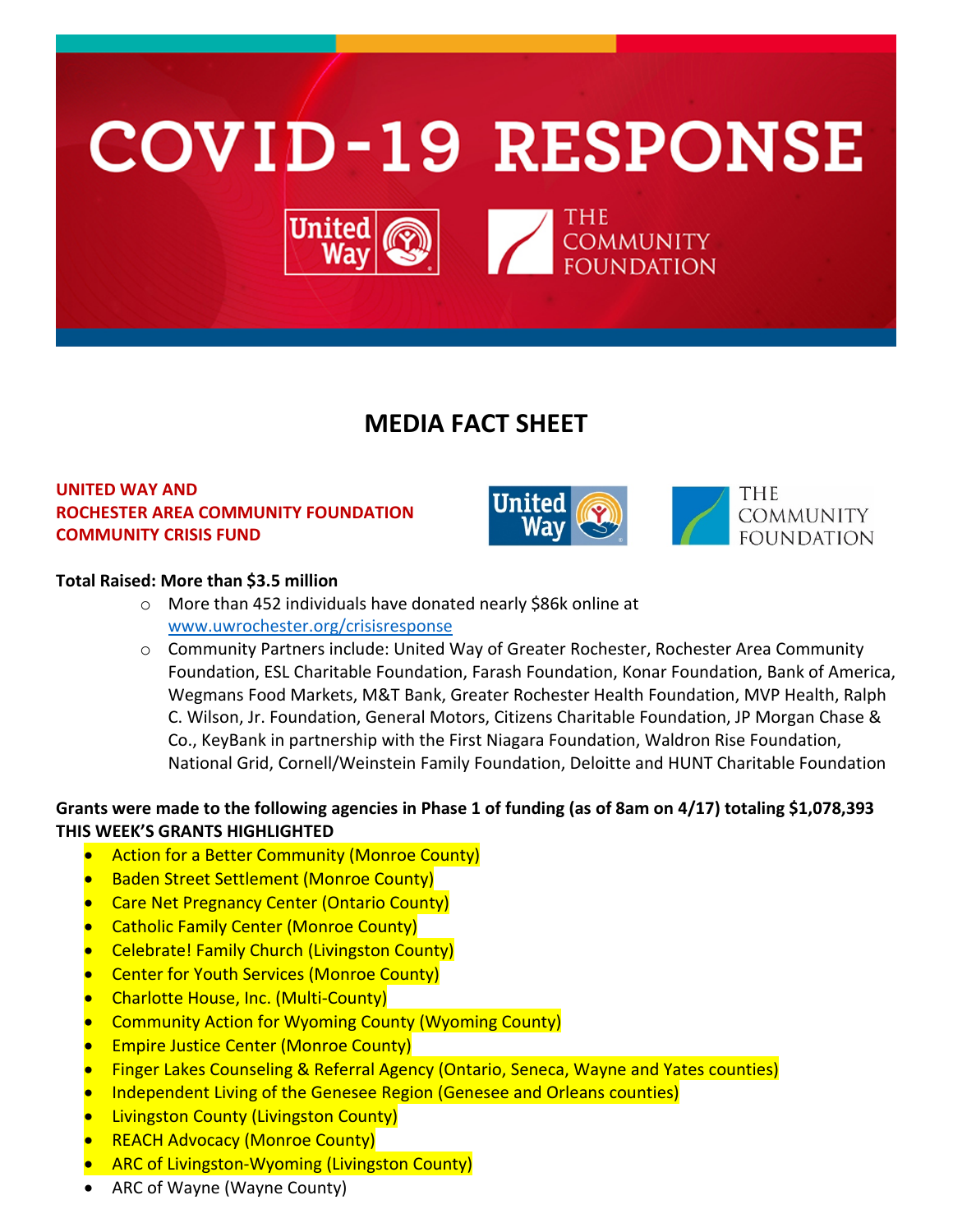- Bridges for Brain Injury (Ontario County)
- Beyond the Sanctuary (Monroe County)
- BluePrint Geneva, Inc. (Ontario County)
- Boys and Girls Club of Geneva (Ontario County)
- Catholic Charities Community Services (Livingston, Monroe, Ontario, Seneca, Wayne and Yates Counties)
- Catholic Charities of Buffalo (Orleans and Genesee Counties)
- Catholic Charities of Livingston County (Livingston County)
- Center for Employment Opportunities (CEO) (Monroe County)
- Charles Settlement House (Monroe County)
- Community Hygiene Bank of Concordia Lutheran Church (Monroe County)
- Community Place of Greater Rochester (Monroe County)
- DePaul (Genesee, Monroe and Orleans County)
- Epilepsy-Pralid (Monroe and Ontario Counties)
- Finger Lakes Community Schools/Linked to Family Counseling Service of the Finger Lakes (Wayne County)
- Goodwill of the Finger Lakes (Monroe County)
- Healthy Baby Network (Monroe County)
- Heritage Christian Services (Monroe County)
- House of Mercy (Monroe County)
- Jewish Home of Rochester (Monroe County)
- Joint Heirs Kingdom Ministries (Monroe, Ontario and Way Counties)
- Judicial Process Commission (Monroe County)
- Ibero-American-Action League (Monroe County)
- Lifespan (Monroe County)
- Living Well Mission (Yates County)
- Meals on Wheels (Monroe County)
- Newark Food Closet (Wayne County)
- Pro Action of Steuben and Yates (Yates County)
- Project URGE, Inc. (Monroe County)
- Refugees Helping Refugees (Monroe County)
- Rochester Refugee Resettlement (Monroe County)
- Rural & Migrant Ministry, Inc. (Wayne County)
- St. Peter's Kitchen (Monroe County)
- Salvation Army (Monroe, Genesee, Livingston, Ontario, Orleans, Seneca, Wayne and Yates Counties)
- Sent By Ravens Food Pantry (Livingston County)
- Springwater Community Food Pantry (Livingston County)
- Trillium Health (Monroe County)
- Urban League of Rochester (Monroe County)
- Veteran's Outreach Center (Monroe, Genesee, Livingston, Ontario, Orleans, Seneca, Wayne and Yates Counties)
- Villa of Hope (Monroe, Genesee, Livingston, Ontario, Orleans, Seneca, Wayne and Yates Counties)
- Volunteers Of America Upstate New York (Monroe County)
- Wayne County Action Program (Wayne County)
- Worker Justice Center of NY (Monroe, Genesee, Livingston, Ontario, Orleans, Seneca, Wayne and Yates counties)
- YWCA of Greater Rochester (Monroe County)
- Funds used for the purchase of personal protection equipment (PPE) for nonprofit staff